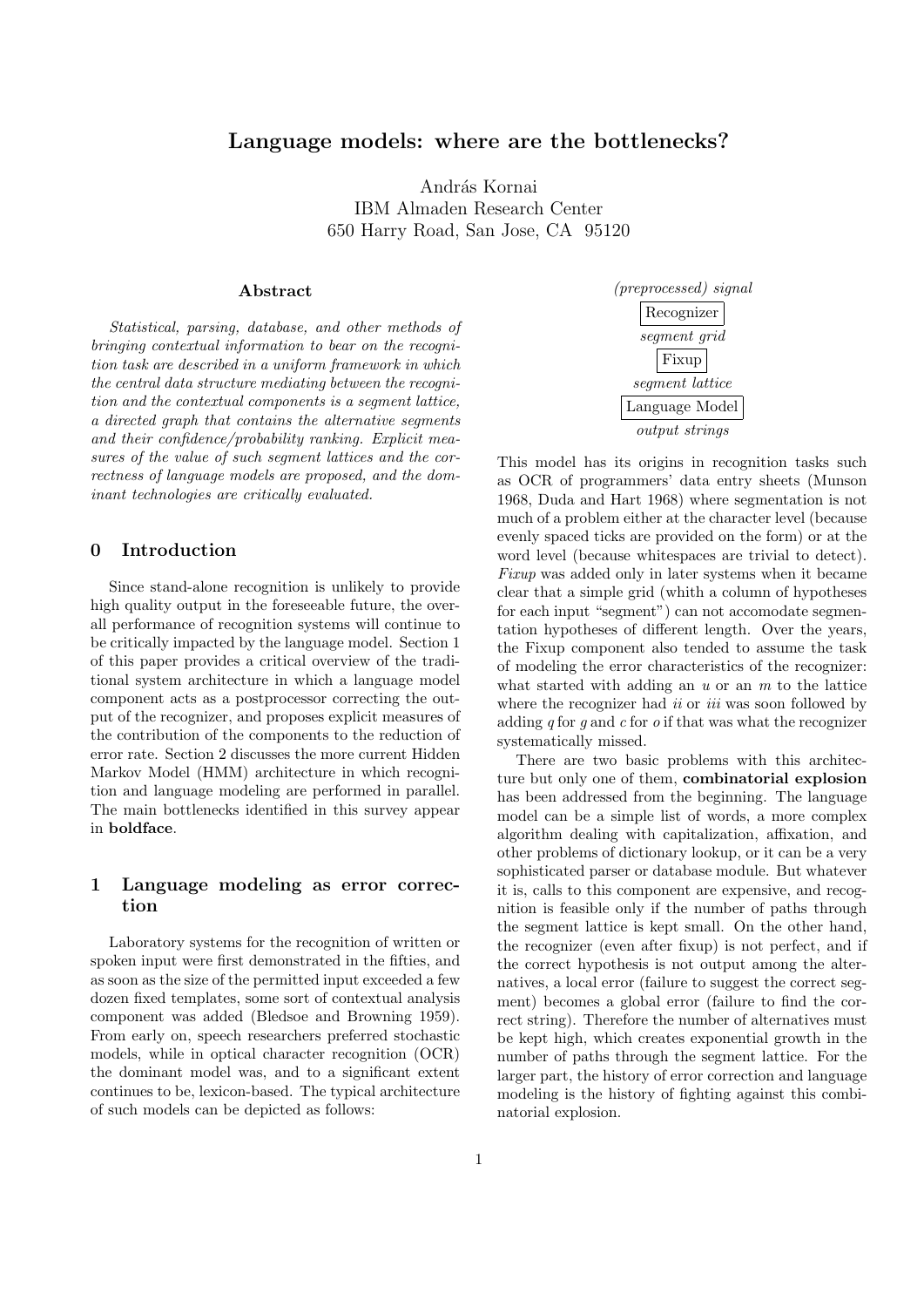But there is another, more subtle, problem with the model depicted above, which became clear only in light of the experience of speech researchers, and this is the lack of joint optimization. Broadly speaking, there is a tunable parameter of each component: the number of hypotheses  $N$  provided by the recognizer, the number of error patters  $E$  considered for substitution by the fixup, and the aggressiveness of the pruning A in the search, and in principle we can use something like gradient descent to find a global optimum in the space described by  $N$ ,  $E$ , and  $A$ . But from a more technical perspective the parameters are not so easy to set: the confidences of low probability hypotheses are unreliable, the error patterns change with the setting of N, and controlling  $A$  is a complex undertaking which often involves software engineering decisions that cannot be implemented as a change to a single numeric parameter. As a result, instead of systematic optimization by techniques guaranteed to converge, in practice we find lots of hand-tuning which is both labor-intensive and liable to miss the real optimum.

To resolve this problem we need to identify and measure the contribution of each component to the overall recognition rate. As a first step, let us define a Language over a finite alphabet of phonemes or graphemes (including pause or whitespace) as a function f that assigns a non-negative probability  $f(s)$  to every string over the alphabet in such a manner that the sum of these is bounded (can be normalized to 1). To forestall confusion it should be emphasized that probability is not meant as a numerical scale of degrees of grammaticality: syntactically well-formed strings can have zero or low probability and syntactically ill-formed strings can have relatively large probability. The definition of Language (with capital L) embodies the simplifying assumption that string probabilities are fixed once and for all, though in estimation tasks it has been often noted that for low values the static probabilities are outweighted by context effects. To fix ideas, a Language is best thought of as the set of strings that will be encountered by the recognizer, weighted by the frequency of such encounters. Though hard to measure or even estimate, this is a static population, fixed once and for all by the intended application domain.

A Language Model is defined as any combination of table lookup and other algorithmic procedures that will assign a non-negative number to each string over the alphabet. We do not require the sum of these numbers to converge because we do not wish to exclude those language models which approximate probabilities by a zero-one decision but permit an infinite number of valid strings. Given an alphabet T, a Language  $f: T^* \to$  $R^+$ , a Language Model  $g: T^* \to R^+$ , and a precision  $\epsilon > 0$ , we define the *underestimation error*  $U(\epsilon)$  of q with respect to f by

.

$$
U(\epsilon) = \sum_{s \in T^*, g(s) < f(s) - \epsilon} f(s) - g(s)
$$

and the overestimation error by

$$
V(\epsilon) = \sum_{s \in T^*, g(s) > f(s) + \epsilon} g(s) - f(s)
$$

The impact of such errors on the overall performance of the system will of course depend on the manner in which the Language Model is utilized. For example, if recognition/fixup always returns two strings, the correct one and a random one, and the LM simply picks the one with higher probability, a perfect LM  $(f = g)$ will make the right choice with probability one, since the probability of a random string is zero. However, if the LM is a parser that accepts (returns the value 1) for every string of even length, the model will induce the incorrect choice for all cases where the true candidate has odd length while the other hypothesis has even length. Let us suppose this parser only makes 5% error because  $p = \sum_{|s|=2n} f(s) = .95$ . Running the recognizer/fixup without the Language Model means we have to randomly pick one of two candidates i.e. an overall recognition rate of 50%. Running with this particular LM (which will force a random selection only if both candidates are odd or both are even) improves the overall recognition rate to 72.5%, which is considerably better, but somehow less than what we would expect from a language model that is, after all, 95% correct. Including the LM remains profitable as long as it expresses a genuine regularity about the Language (for all Languages with  $p > .5$  but even for the ideal case where our "grammar" is perfect  $(p = 1)$  the error rate will be 25%.

The above example is somewhat unrealistic: most recognizers will rank their output or the strings returned by fixup are endowed with some ranking, confidence or *probability* measure, either on a character by character basis or as a global measure normalized for string length. In the absence of a language model all we can do is pick the highest ranked choice, and I will define the *value* of a segment lattice  $\alpha$  output by the recognizer for input s as

$$
v(\alpha) = \frac{P(s \mid \alpha)}{\sum_{t \in \alpha} P(t \mid \alpha)}
$$

i.e. the probability of picking the string s divided by the sums of probabilities of picking any of the strings t. Clearly, if the recognizer returns not only two strings as above (value .5) but also a ranking that is .95 for even and .05 for odd strings, the value of the segment lattice is greatly enhanced (actually to the point that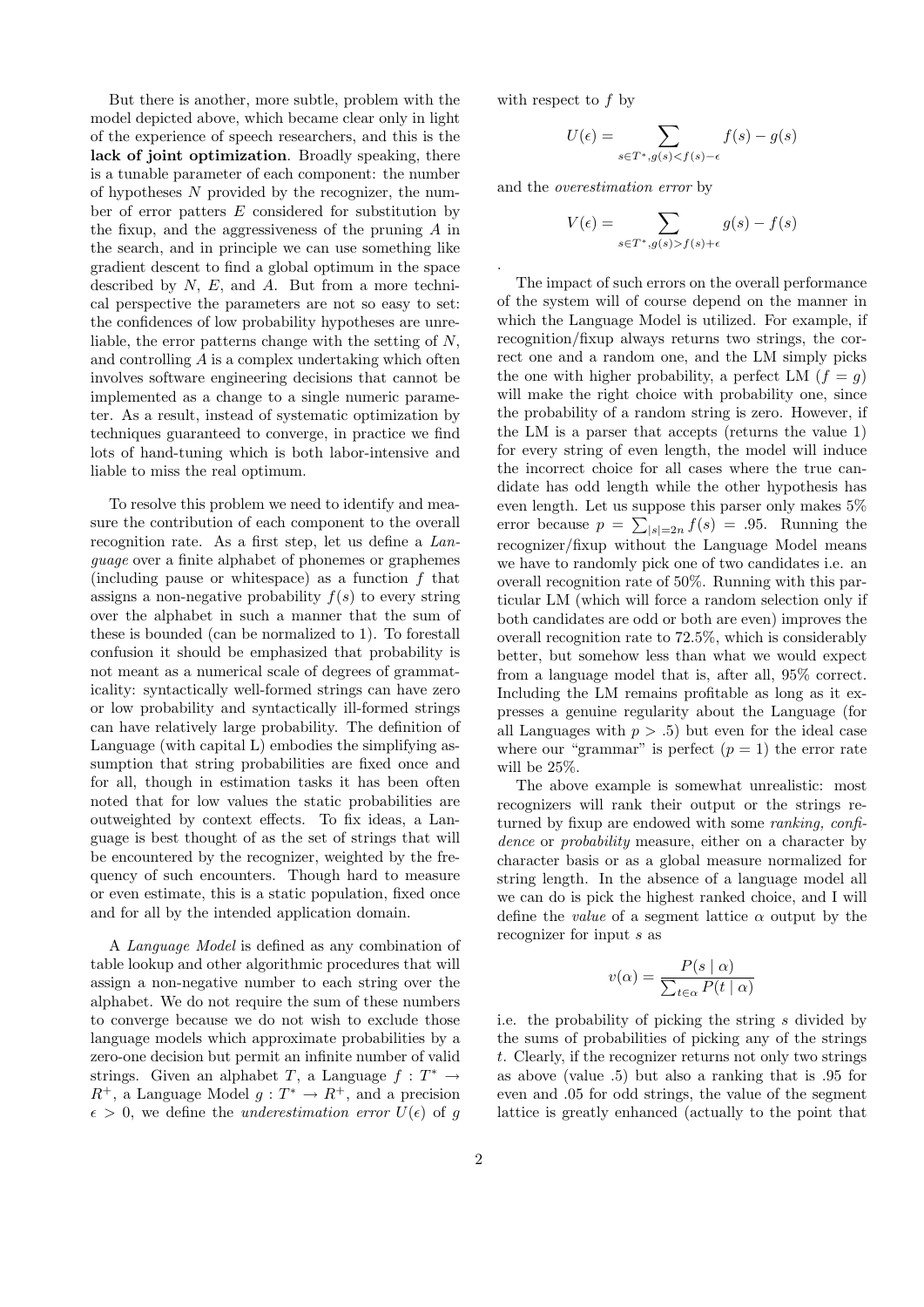the LM can no longer improve it). Since the segment grid is a special kind of segment lattice, its value is defined by the same formula as above. Fixup works well to the extent it improves the value of the hypotheses for frequent inputs more than it breaks on infrequent ones. If the segment lattices before and after fixup are  $\alpha_s$  and  $\beta_s$ , fixup brings  $\sum_{s \in T^*} f(s)(v(\beta_s) - v(\alpha_s)) \sim$ <br> $\sum_{s \in T^*} g(s)(v(\beta_s) - v(\alpha_s))$  increase in value. Note that  $\sum_{s\in T^*} g(s)(v(\beta_s)-v(\alpha_s))$  increase in value. Note that good Language Models can improve things even when the value of the recognition/fixup contribution is zero – this will happen any time the LM picks a correct solution which was not present in the segment lattice.

Let us now turn to cases where the grammar is more complex. In most applications the dominant problem is lack of coverage (underestimation) which can be caused by several factors. First, inappropriate setting of the alphabet (in OCR, lack of training for certain symbols) is not at all uncommon. What we call the Latin alphabet started out as a set of two dozen symbols, and the addition of lowercase only doubled this number. But over the centuries a considerable number of special symbols were added for punctuation, mathematical symbols, accented, crossed, and other modifications of the existing letters, monetary symbols and other ideograms like  $\ddot{\text{c}}$ , so in a comprehensive inventory like Unicode we find several hundred relevant symbols.

Second, typical language models do not express regularities directly in terms of the underlying alphabet but rather through the interaction of several strata. It is assumed that one symbol of the underlying alphabet, namely whitespace, can be used to parse the string into words over which regularities can be stated more clearly. Given a base alphabet  $T$ , we now have a *dic*tionary  $V \subset T^*$  such that strings of the Language over  $T$  are expressed as strings over  $V$ . Further (phrasal, sentential) strata are often added in the same manner. There are two problematic assumptions here. First, the assumption of parsability – typically, dictionaries ignore (mis)hyphenated and runon forms, and if further strata are added the same assumption is repeated at the phrasal, sentential, etc. levels. Second, the closed world assumption that drives the never-ending search for larger and larger dictionaries, ignoring the simple fact that in most domains  $V$  can not be expressed as a finite list. It is not uncommon for hyphenation/runon problems to cause as much as 5%, and lexical coverage problems to cause over 30% of the underestimation errors of the language model.

To take a Language of medium complexity, US mail address blocks are ideally composed of NAME, NUMBER, street, city, state, and zip fields, in this order, and a simple unigram Language Model per field is not hard to build. The overall model then takes the probability of an address block to be the product of the probabilities of the entries within a field, ignoring the relationship between city, state, and zip. But if we take names to be single entries, Turing-Good estimates on coverage will show that over 40% of names will be missed even with lists comparable in size to the biggest dictionaries in use (several hundred thousand entries). Thus we are forced to parse names into several fields such as title, first-name, middle-name, and last-name, and some of these fields can now be empty. The dictionary coverage problem is less acute within these fields (though it is still hard to get better than 95% coverage on first names and better than 90% on last names) but there is a price to pay both in terms of overestimation (Latino first names with Vietnamese last names are predicted with higher probability than what the Language actually has) and in terms of pattern complexity to which we turn now.

While the regular English pattern (TITLE) (FIRSTname) (middle-name) last-name is indeed the dominant one in the Language of personal names with over 60% of the cases, it is far from the only one. There are GENERATION markers such as  $Jr$ ., 3rd, and so on, which can be added to the above pattern without breaking the linear order. But there are other patterns, such as Smith, John (often without explicit comma) or John cardinal O'Connor, which cannot be absorbed in the dominant pattern and will require their own separate rule. Also, dominant/frequent patterns of other languages will appear with lesser, but not negligible frequency: C. de la Vallée-Poussin, B. van der Waerden, and so on. Finally, subfields can often be iterated (Herr Prof. Dr.) or coordinated (Commodore and Mrs. Smith, H. Rodham Clinton). Anybody who has ever written a parser for sublanguages will also know that some of the Language is just plain wrong: misspelled, scrambled, semantically erroneous. It is an important design decision whether we incorporate such ungrammatical entries in our Language Model and if not, whether we prune such entries aggressively even if the recognizer/fixup module returned high confidence results.

## 2 Language modeling as constraining the search space

Most of the key problems with the standard methods of parsing natural language input are already visible on the limited domain of address blocks: weak dictionary coverage, failures of parsing into higher strata elements, endemic pattern complexity, and ungrammatical input all exact their toll on the Language Model. In addition, the dominant technology of parsing, using (augmented) context-free grammars, leads to overestimation problems by the very nature of context-free rules. If we introduce very narrow dictionary classes like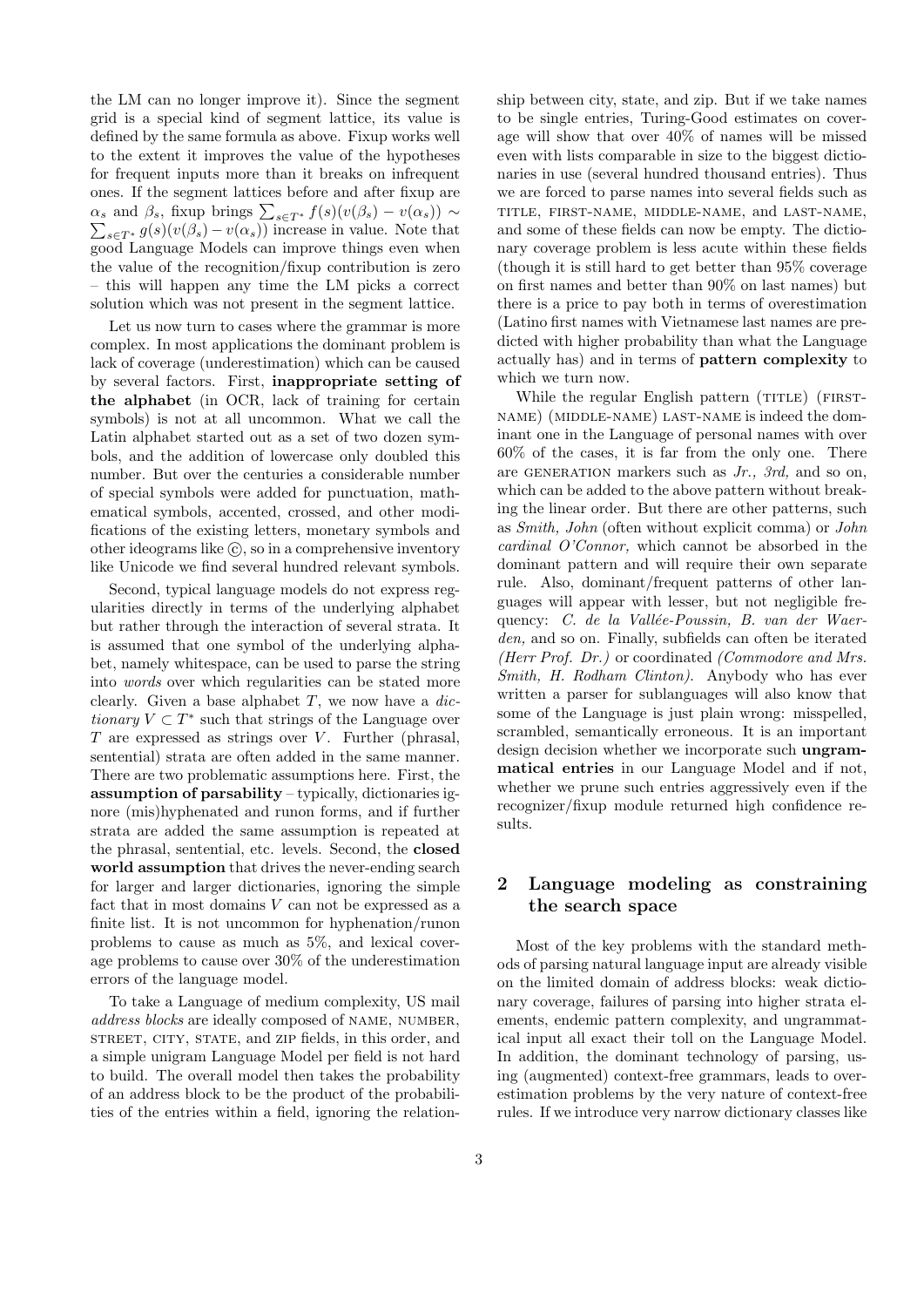latino-first-name and vietnamese-last-name we can avoid the overestimation problem discussed above, but obtaining reliable estimates of unigram probabilities will require several orders of magnitude more data. We can have a good idea about the relative frequency of *Jack* or *Bill* among FIRST-NAMES but it will require more data to find out their frequencies among chinese-first-names or other-first-names.

These problems, coupled with the somewhat diffuse but often quite palpable desire to "fire a linguist and increase productivity" led, in the past decade, to the widespread adaptation of a simpler (finite state as opposed to context free) class of Language Models. Originally developed by Markov (1913) for the purpose of studying word frequency distributions, Markov chains came to be viewed as a realistic alternative to more complex models for several reasons. First, such models were easy to integrate into the Hidden Markov Model (HMM) paradigm that dominated speech research since the eighties. Second, automatic training algorithms that created a Language Model with little or no human intervention were available, replacing the laborintensive process of writing a parser. Third, the Markovian assumption leads to models that can be directly used for left-to-right pruning.

As we noted in Section 1, calls to a parser are expensive, and in a typical context-free parser the number of steps grows with the square of input length. Multistratal analysis and the presence of optional elements means that the easiest strategy is submitting the whole string (often spanning several hundred symbols from the base alphabet) for parsing, so the fundamental nonlinearity of the algorithm becomes a real issue. Although island parsing techniques (see Carroll 1983) can be used to exploit the fact that the gaps between well-recognized segments are often much shorter, the worst-case scenario is found too often for this to be a generally effective strategy. Exploiting the fact that strings in the segment lattice are similar is a nontrivial task in any case, and here the matter is complicated by the requirement of carrying along and updating the probability/confidence ranking. Finally, Language Models tend to make heavy use of string distance calculations (which provide the only means of recovering from errors of the recognizer if fixup fails) and the integration of string distance calculations with context-free parsing techniques remains problematic.

This state of affairs is to be contrasted to the situation in which left-to-right pruning of the segment lattice is possible. In general, a Language Model as defined in Section 1 is not suitable for left-to-right pruning, because in order to discard some initial segment s we must know not only that  $f(s)$  is sufficiently low but also that for every  $t, f(st)$  will also be sufficiently low.

However, with a Markovian assumption we can estimate how much the overall probability of a string can improve by adding further segments to it, so hypotheses can be discarded in a left-to-right, limited lookahead fashion (typically implemented as dynamic programming). The maintenance/update of probabilities is done at a low level, and the incorporation of string distance calculations is considerably simplified.

Finally it should be emphasized that a conceptually simple method of measuring the relative contributions of the components, based on considerations of mutual information and entropy (Jelinek 1990) is available. In the general case discussed in Section 1, no such model is available, and a second look at our original example will show why. In that example, the recognizer/fixup has exactly one bit of information deficiency since getting a single bit of extra information from some oracle would enable us to choose the good candidate string. The output of the LM, however, can have arbitrarily large information deficiency: in the  $p = 1$  case it will be correct 75% of the time and will require  $O(\log r)$ bits in the remaining  $25\%$  of the time, where r is the cardinality of the alphabet  $T$ . The mutual information between our simple LM and the Language will also depend on the cardinality of the alphabet. Generalizing the information-theoretic model to the contextfree case remains a challenge.

Now that we have discussed the considerable advantages of Markov models over the parsing/database conception of Language Models we can turn to a discussion of their limitations. The first objection, raised originally in Chomsky (1957), is that the structure of Language is more complex than what can be expressed by a Markovian model. Though this became the accepted wisdom in theoretical linguistics, in the probabilistic framework of Languages the force of the argument is limited inasmuch as the overall frequency of deeply center-embedded constructions is very small compared to underestimation errors coming from other sources. The more practical arguments about **training** set size raised in Miller and Chomsky (1963) retain a great deal of validity, especially when applied to 4th and higher order Markov models, but for most applications third order models, by now well within the capabilities of mid-range workstations and high-end PCs, are sufficient.

A more relevant objection is that finite-state models do not return any structure of significance. For information retrieval and other tasks with a considerable semantic component, such intermediary structures as parse trees, dependency graphs, or attributevalue matrices are essential, and if recognition can only return (tagged) strings a more sophisticated parser will have to be run in a subsequent module, often duplicat